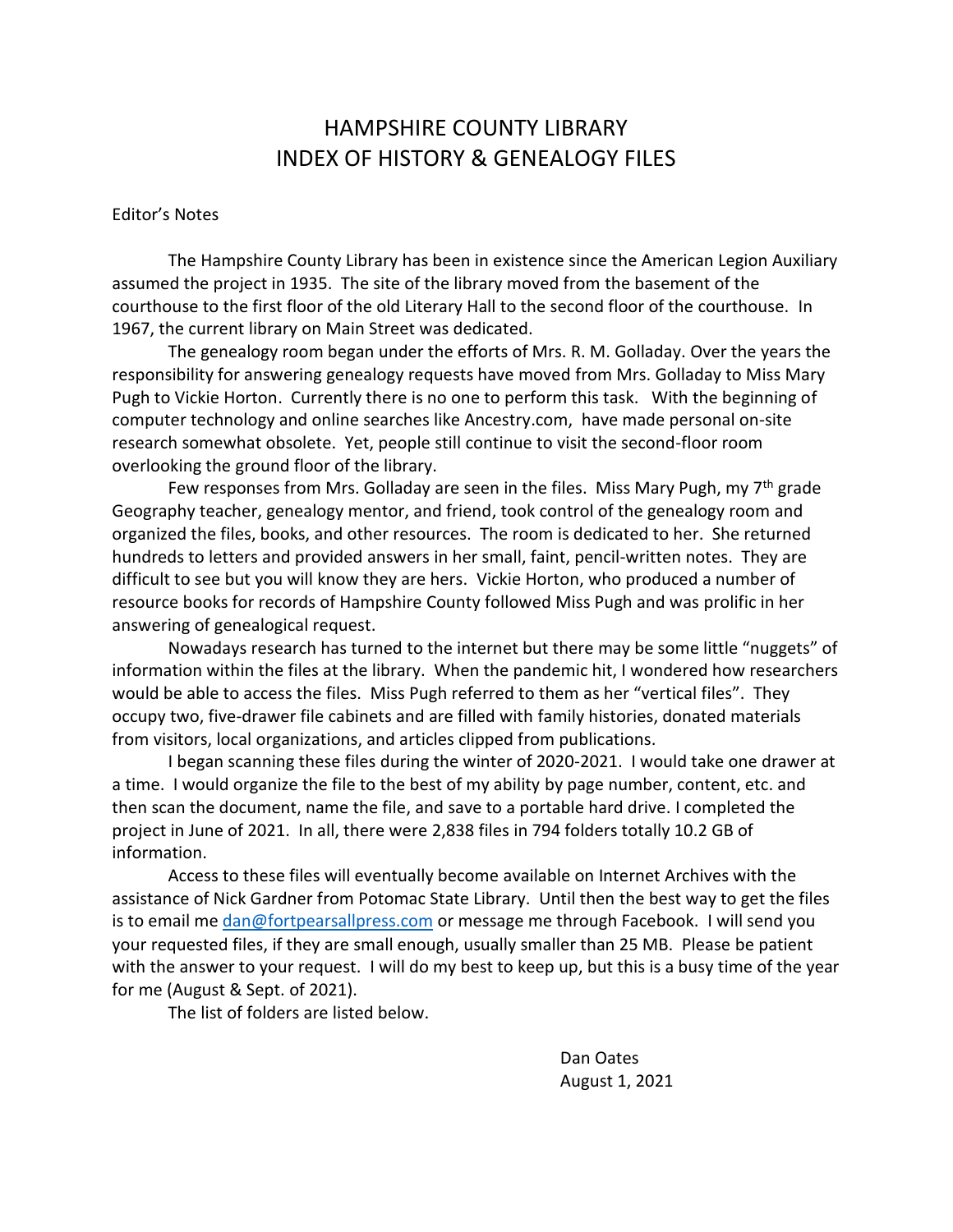Across the Desk – history articles by J. William Hunt, Cumberland Sunday Times, 1945-1968 – *these files are very limited and only a few appear in the files. This collection will eventually be made available thru the Internet Archives*

# Agriculture

- History of Hampshire Co. Agriculture by Ned Miller
- History of Hampshire Co. Orchards by Ned Miller

# Allegany County, MD

• Annals of Cumberland, The Old People of Cumberland, *Marriage Records 1791- 1839. Available for free download at [www.fortpearsallpress.com](http://www.fortpearsallpress.com/)*

# Barns

- Kuykendall Polygonal Barn
- WVSD&B Barns (2 files)

# Cemeteries

- Confederate Memorial (6 files)
- Confederate Historical Cemetery Assoc.
- Grace-Earsom Family Cemetery
- Hayden Hulver Article
- Indian Mound Cemetery Brochure
- Misc. Cemeteries
- Spurling Cemetery
- W. Va. Cemetery Catalog Project

# Christmas

- Christmas as Celebrate by our Ancestors
- Christmas in the Mountains

# Churches

- Asbury Meeting House
- Augusta Church of Christ (2 files)
- Augusta Methodist Church
- Beaver Run Church of the Brethren History
- Bloomery Presbyterian Church
- Branch Mt. Methodist Church
- Burlington Union Church & other Mineral County Churches
- Capon Bridge Christian Church
- Capon Chapel (3 files)
- Centennial Church Project
- Community Bible Assembly of God, Romney
- Delray Christian Church
- Eastern Baptist Assoc. Minutes, 1929, 1931, 1934 (3 files)
- Ebenezer Church
- Eubulus Church
- Eusebia Presbyterian Church
- First Baptist Church of Romney
- First United Methodist Church of Romney 200th Anniversary Booklet
- First United Methodist Church of Romney History (2 files)
- Good Shepherd Church of Christ
- Green Mound Church
- Indian Heights Chapel
- Indian Heights History
- Laurel Hill United Methodist Church
- Levels United Methodist Church
- Little Capon Baptist
- Little Capon Primitive Baptist
- Methodist Church History
- Misc. Documents
- Mt. Bethel (3 files)
- Mt. Pisgah United Methodist Church
- Mt. Union Christian Church
- Mt. Zion Primitive Church
- Old Bethel Church
- Old Pine
- Our Lady of Grace Catholic Church, Romney, Blue Beach
- Our Lady of Grace Catholic Church, Romney
- Pleasant Grove Evangelical United Brethren Church
- Pleasant Grove
- Romney Church of Christ
- Romney Presbyterian (3 files)
- Salem Methodist Church
- Sandy Ridge Christian Church
- Shiloh Methodist Church (2 files)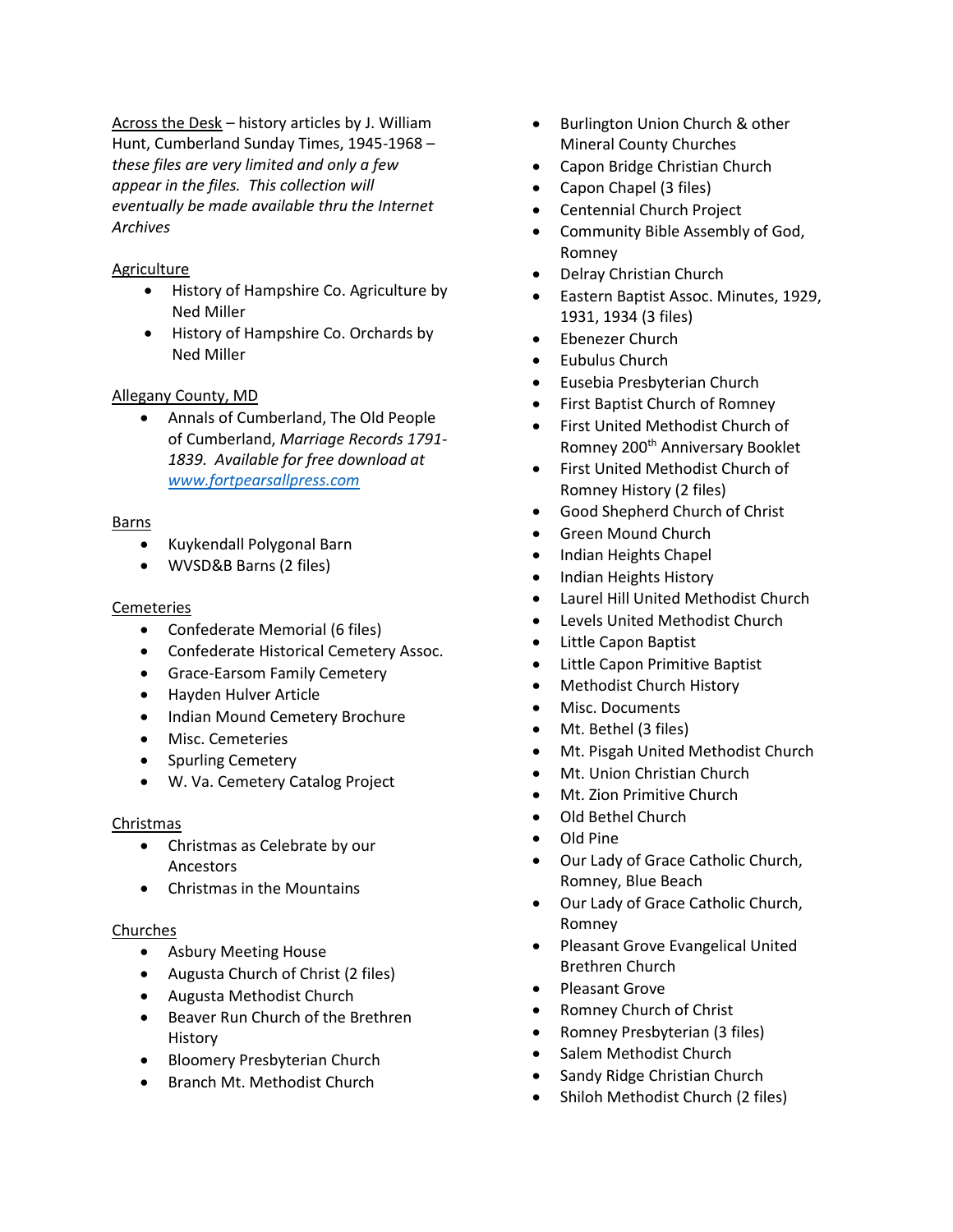- Slanesville Presbyterian Church
- South Grafton St. Episcopal Church (1825)
- Springfield Presbyterian Church
- Springfield United Methodist Church
- St. Luke's Chapel (2 files)
- St. Stephen's Episcopal Church
- Tearcoat Church of the Brethren (2 files)
- Timber Ridge Christian Church (4 files)
- Union Primitive Baptist
- United German Congregation of the Kebon
- Wesley Chapel Church
- Zion (Old) Episcopal Church Deed
- Zion Episcopal Church Deed
- Zoar Baptist

# The Civil War

- 1890 Union Census Pension Records for Hampshire Co. (11 images)
- The Apron Flag (3 files)
- Biographical (5 files)
- Confederate Units (18 files)
- Misc Folder (9 files)
- Valley Echo Newspapers (14 images)

# Family Bibles

- *Bibles records are available for the following families:* 
	- o Brill
	- o Brooks
	- o Cannon
	- o Carmichael
	- o Endler
	- o Philip Fahs
	- o Samuel Farmer
	- o Flory
	- o Fox
	- o C. M. French
	- o George W. Frye
	- o Glick
	- o John Grace
	- o Grace-Earsom
	- o Gretzner
	- o Abraham Hardy
	- o Robert Harrison
- o Joseph Inskeep
- o Kabrick
- o John Keiter
- o James Kidwell
- o Joel McKee
- o John Marker
- o John Malick
- o Orndorff
- o John W. Pepper
- o Peters
- o James B. Powell
- o Benjamin Pugh
- o Joshua Rinker
- o Ross
- o Shawen
- o Sheetz
- o Smith
- o Snapp (2 files)
- o Wirgman
- o Jacob Wolford

## Family Histories

- Abernathy
- Acton
- Adams
- Adkins
- Aikman
- Albin
- Alderton
- Alexander
- Alkire
- Allen
- Allender
- Anderson
- Arbogast
- Armipriest
- Armstrong
- Arnold
- Ashbrook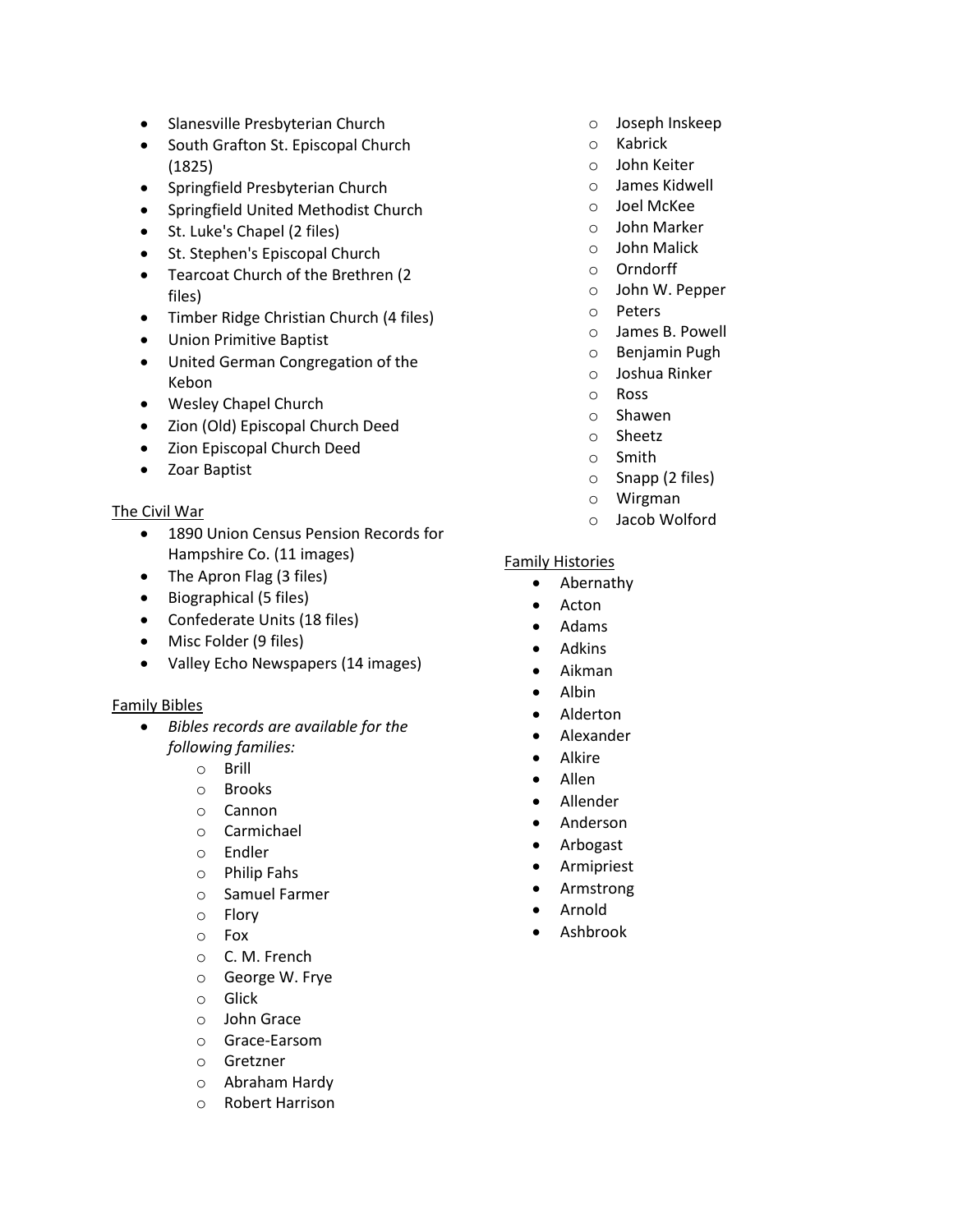- Ashby
- Athey
- Ayers
- Babb
- Babson
- Bailey
- Baker
- Bane
- Barbee
- Barkaloo
- Barnard
- Barnes
- Barnett
- Barrick
- Barton
- Baskerville
- Bateman
- Bean
- Beatty
- Beckwith
- Beery
- Bell
- Benear
- Bennett
- Berg
- Berry
- Bevan
- Bickerstaff
- Bills
- Biser
- Biser-Beyser
- Bishoff
- Blaau
- Black
- Blaker
- Bloon
- Blue
- Bogard
- Bolen
- Boley
- Bonham
- Bonney
- Borer
- Bosley
- Bowman
- Boxwell
- Brady
- **Braithwaite**
- Brake
- Brandenburg
- Bray
- Brill
- Brink
- Broderick
- Crooke
- Brooks
- Brown
- Bruce
- Bryan
- BuckBuckless Bookless
- Bucklew
- Bumerotz
- Bumgarner
- Bunn
- Burgitt-Burket
- Burke
- Burkhart
- Burris
- Burton
- Butcher
- Cain
- Camby
- Campbell
- Canby
- Cannon
- Carbaugh
- Carder
- Carlyle
- Carmichael
- Carroll
- Carruthers
- Carskadon
- Carter
- Cary
- Casey
- Casselman
- Castner
- Catlett
- Caudy
- Champe
- Chandler
- Charley
- Cheatham
- Chenowith
- Chesshire
- Chroek
- Clarke
- Click
- Cline
- Cloud • Clower

• Coberly • Cochran • Cock • Cockrell • Cokeley • Collins • Colvin • Combs • Connor • Constant • Cookus • Coomes • Coon • Cooper • Copsey • Corbin • Corbitt • Corder • Cormany • Corn • Cornwell • Cotrell • Couden • Cowan • Cowger • Cowgill • Cowhick • Cox

• Crabtree, Walter

• Crack • Cracraft • Crawford • Creassap • Critchfield • Croek • Crogan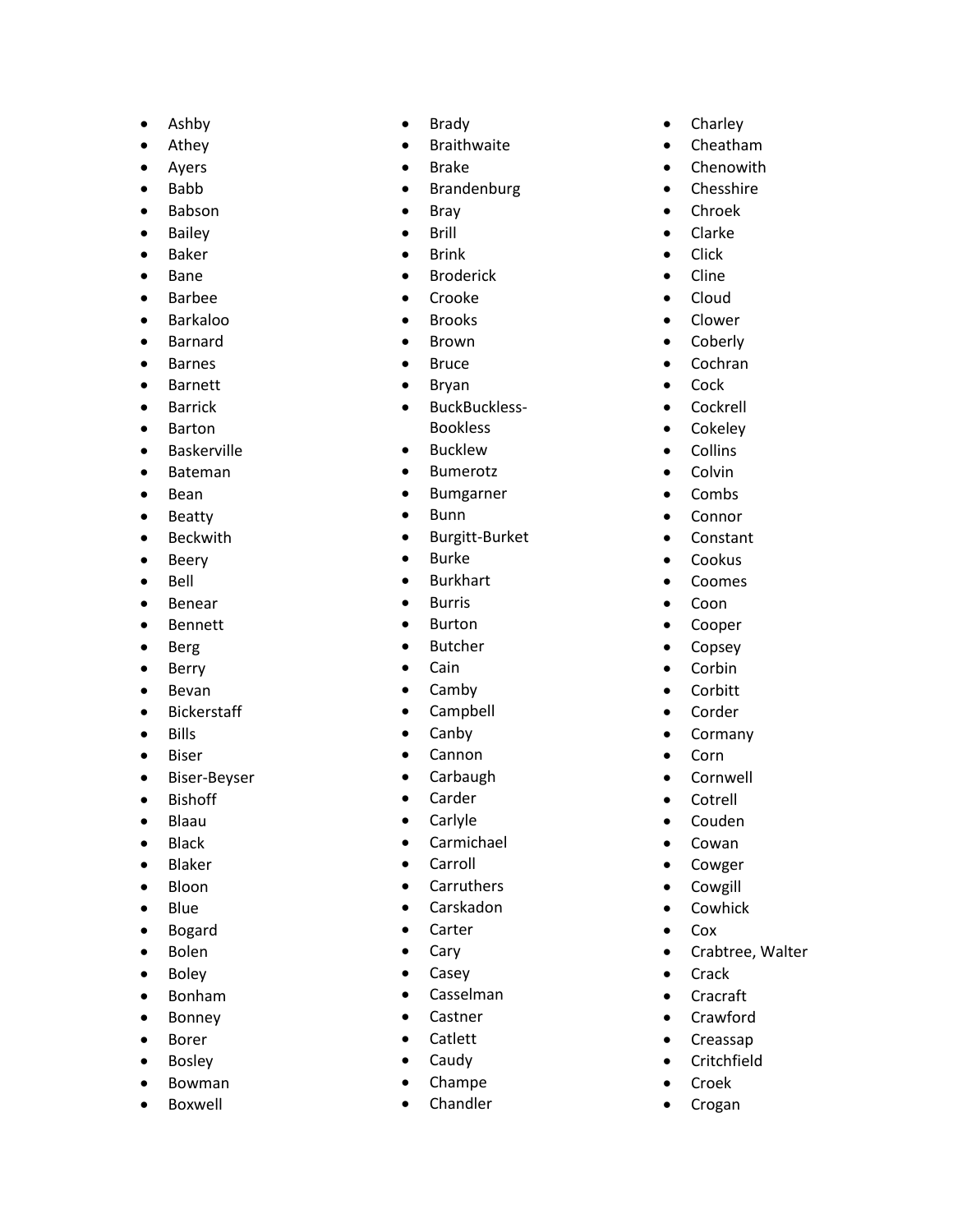- Crook
- Crossley
- Croston
- Cunningham
- Cuppy
- Curlette
- Custer
- Cutright
- Daniels
- Danley
- Daughtery
- Davis
- Dawson
- Day
- Dean
- Decker
- Delay
- DeMoss
- Denton
- Devault
- Devore
- Dew
- Dixon
- Dod
- Donaldson
- Dotson
- Doutt
- Downey
- Duckwall
- Duckworth
- Duling
- Dunn
- Dye
- Dyer
- Earson
- Easter
- Easton
- Eaton
- Edwards
- Eggleston
- Ellifrit
- Ellifritz
- Ellington
- Ellis
- Ely
- Emerson
- Emmart -Emmitt
- Endler
- Engle
- Enoch
- Evans
- Ewers
- Ewing
- Fahs
- Fairfax
- Falls
- Farley
- Farmer
- Farnsworth
- Ferree
- Fidler
- Fields
- Fisher
- Flanagan
- Fleek-Flick
- Fleming
- Fletcher
- Flory
- Foley
- Foreman
- Forshy
- Fouch
- Fouty
- Fox
- Frazier
- French
- Friddle
- Frye
- Galloway
- Garber
- Gard
- Garner
- Garrett
- Gassner
- George
- Gibson
- Gilkerson
- Ginevan
- Glass
- Glaze
- Glick
- Goode
- Grace
- Grafton
- Graham
- Grapes
- Gray
- Gretzner
- Grim
- Gritton • Grove

• Gulick • Gutherie

• Hagerty • Hahn • Haines • Hall • Hamilton • Hammack • Hampton • Hanks • Hannas

• Hansborough

• Hardin • Hardy • Hare • Harless • Harloe • Harmison • Harness • Harrison • Hartley • Hartman • Harvey • Hass • Hatton • Haught • Hawk • Hays • Heare • Heath • Heatwole **Hedrick** • Heiskell • Hell • Hellyer • Hendrickson

• Haft-Haff -Heironmus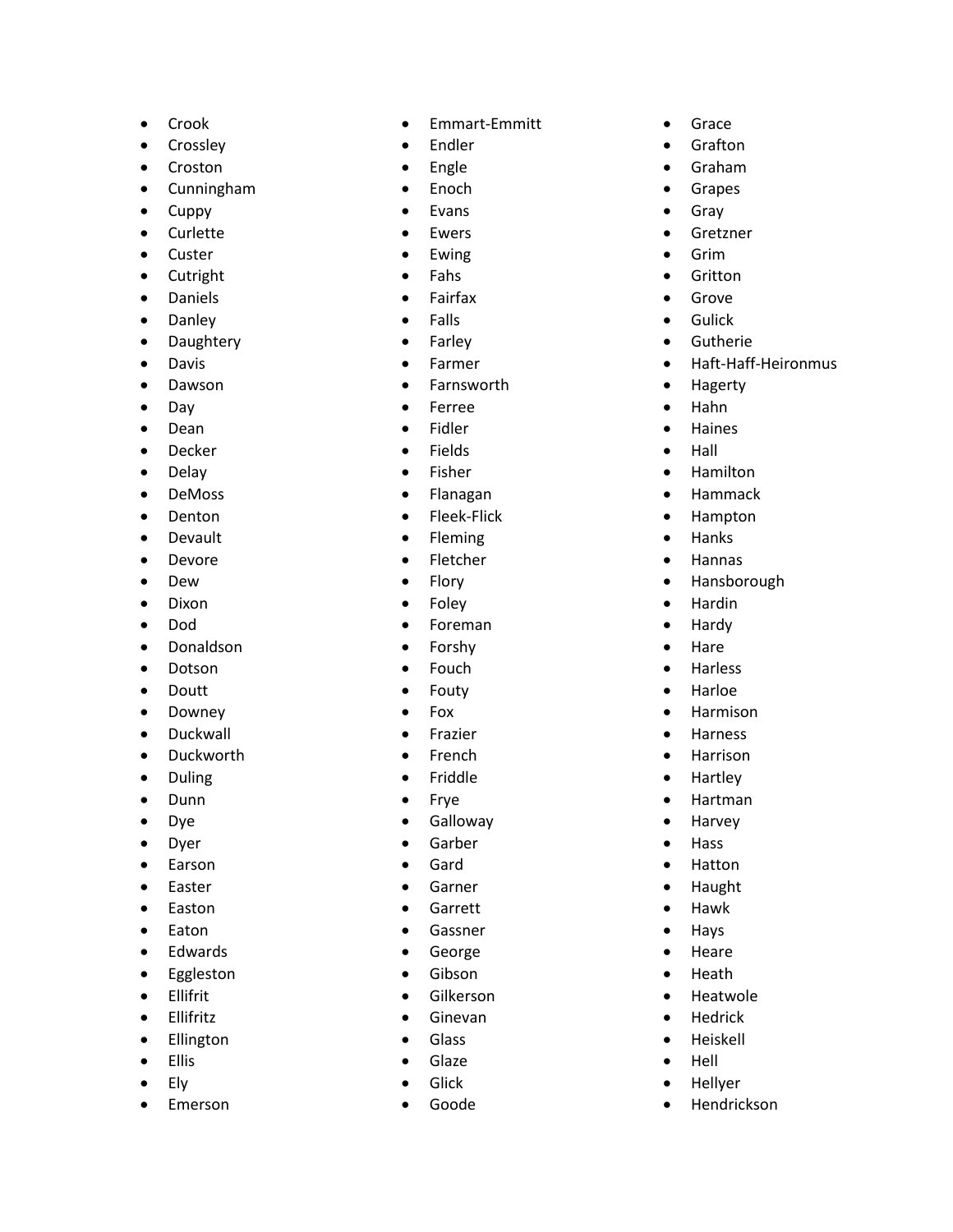- Herndon Papers
- Herriott
- Heston
- Hibbs
- Hider
- Hiett
- Higby
- Higgins
- High
- Hiley
- Hill
- Hilt
- Hite
- Hoffman
- Hogue
- Hollenback
- Holme
- Hook
- Hott
- Houghland
- House
- Howell
- Hubbard
- Huddleston
- Hudnall
- Huff
- Hughes
- Humphreys
- Hupp
- Hurless
- Hutton
- Ingle
- Ingles
- Ingram
- Ink
- Inskeep
- Iser
- Jacob
- James
- Jenkins
- Jersey Mt. & Level Families
- Johnson
- Jones
- Judy
- Julian
- Junkins
- Kabrick
- Kackley -Keckley
- Kahl-Kail-Cale-Kale
- Keister
- Keiter
- Kelch
- Keller
- Kelley
- Kelso
- Kendall
- Kent
- Kern
- Kesler
- Kesner
- Ketchum
- Ketterman
- Kidwell
- Kimberline
- Kinder
- Kirk
- Kisner
- Kline-Klein
- Krack
- Kraek
- Kramer
- Krock see Crock
- Kump
- Kuykendall
- LaFollette
- Lake
- Lambert
- Lancisus
- Landers
- Lang
- Largent
- Larimore
- Larrick
- Lawson
- Leary
- Lease
- Leatherman
- Leazenby
- Lee
- Leeson
- Leith
- Lewis
- Light
- Liller
- Link
- Linthicum
- Littler
- Loar
- Long
- Lowe

• Loy **Ludwick** • Luttrell • Lynn • Mace • Mahan • Malcolm • Male • Malick • Marker • Marsh • Marshall • Marston • Martin • Mason • Matthews • Mayhew • McAboy • McBee • McBride • McCarty • McCauley • McCleary • McCool • McCracken • McDaniel • McDonald

• McDonald, Angus

• McGuire • Mcilhany • McKee • McKeever • McKinley • McLaughlin • McMahon • McMonigle • McMorris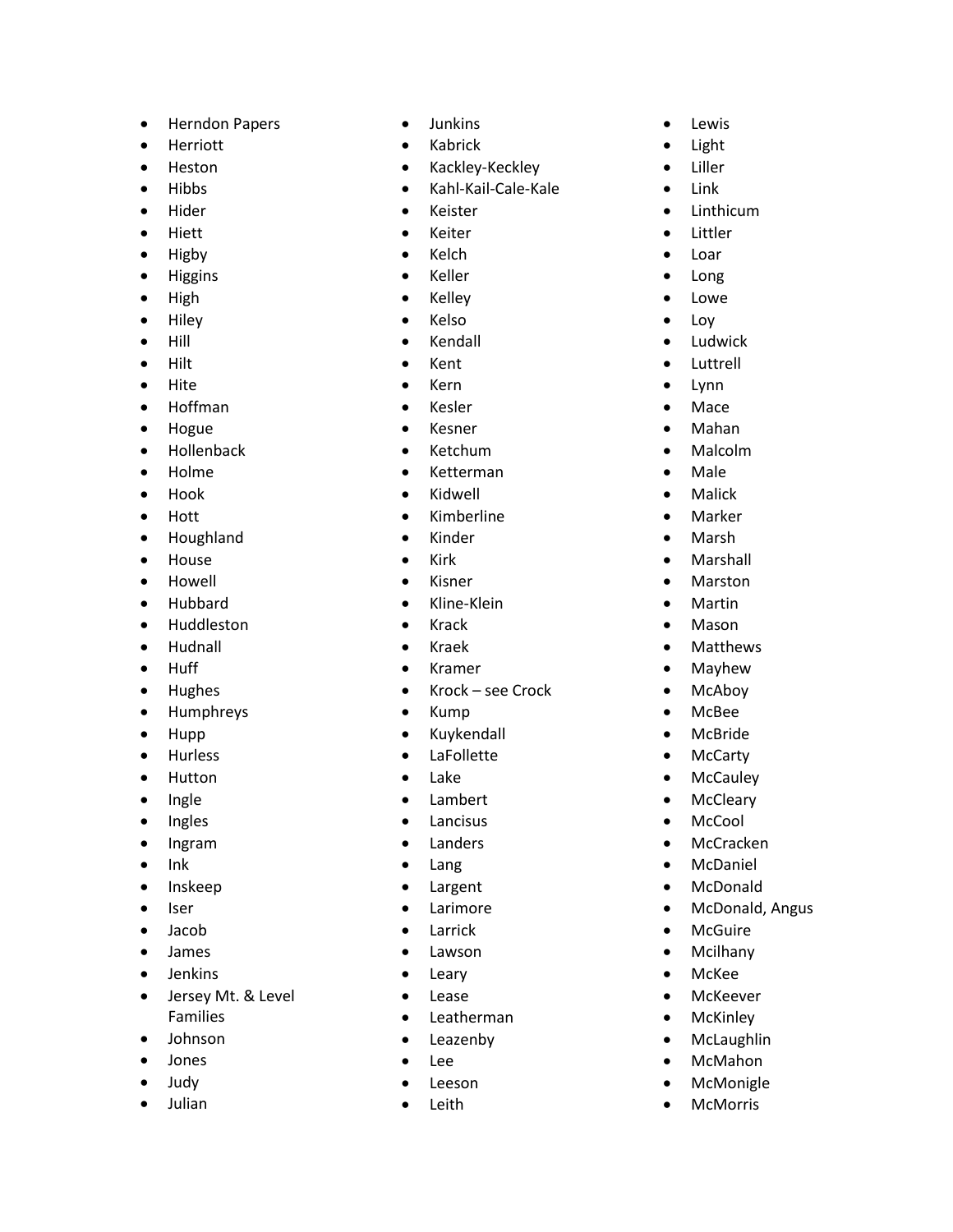- McNary
- McNeill
- McNemar
- Mellick see Malick
- Merryman
- Michaels
- Miller
- Milleson
- Mills
- Minnear
- Minton
- Miskimmons
- Monnett
- Monroe
- Montgomry
- Moore
- Moran
- Moreland
- Morgan
- Morris
- Morrison
- Moyers
- Mulledy
- Murphy
- Muse
- Musser
- Myers
- Neff
- Neighberger
- Nelson
- New
- Newhouse
- Newman
- Nixon
- Noland
- Oats-Oates
- Oatley
- Odle
- Offutt
- Oldaker
- Oliver
- Orme
- Orndorff
- Orrahood
- Osborn
- Paget
- Palmer
- Pancake
- Park
- Parker
- Parrish
- Parsons
- Patterson
- Pearsall
- Pennington
- Pennsylvania Families
- Pepper
- Perill
- Peters
- Petro
- Pickens
- Pinnell
- Plum
- Poland-Polen
- Poling
- Pool
- Porter
- Post
- Poston
- Powell-Pownall-Pownell
- Powelson
- Powers
- Prather
- Price
- Pritchard
- Probasco
- Pry
- Pugh
- Pultz
- Purcell
- Purget
- Putnam
- Racey
- Radcliffe
- Rambo
- Rannells
- Ravenscroft
- **Rawlings**
- Raymond
- Reasoner
- Rector
- Reece
- Reed
- Reese
- Reid
- Reinhart -Rhinehart
- Reno
- Rice
- Ridenour
- Riffee • Riffle

• Riley • Rine-Ryan • Rinker • Riordan • Ritchie • Roberson • Roberts • Robinson • Roby • Rogers • Rosenberry

• Ross • Royce • Ruckman • Rule • Rush • Russell • Sandusky • Sanford • Satterly • Savage • Saville • Scanlon • Schambaugh • Schaufelberger • Schoonhoven • Schuller • Scott • SCritchfield • Seaver **Seeders** • Shanholtzer • Shank • Shannon • Sharpless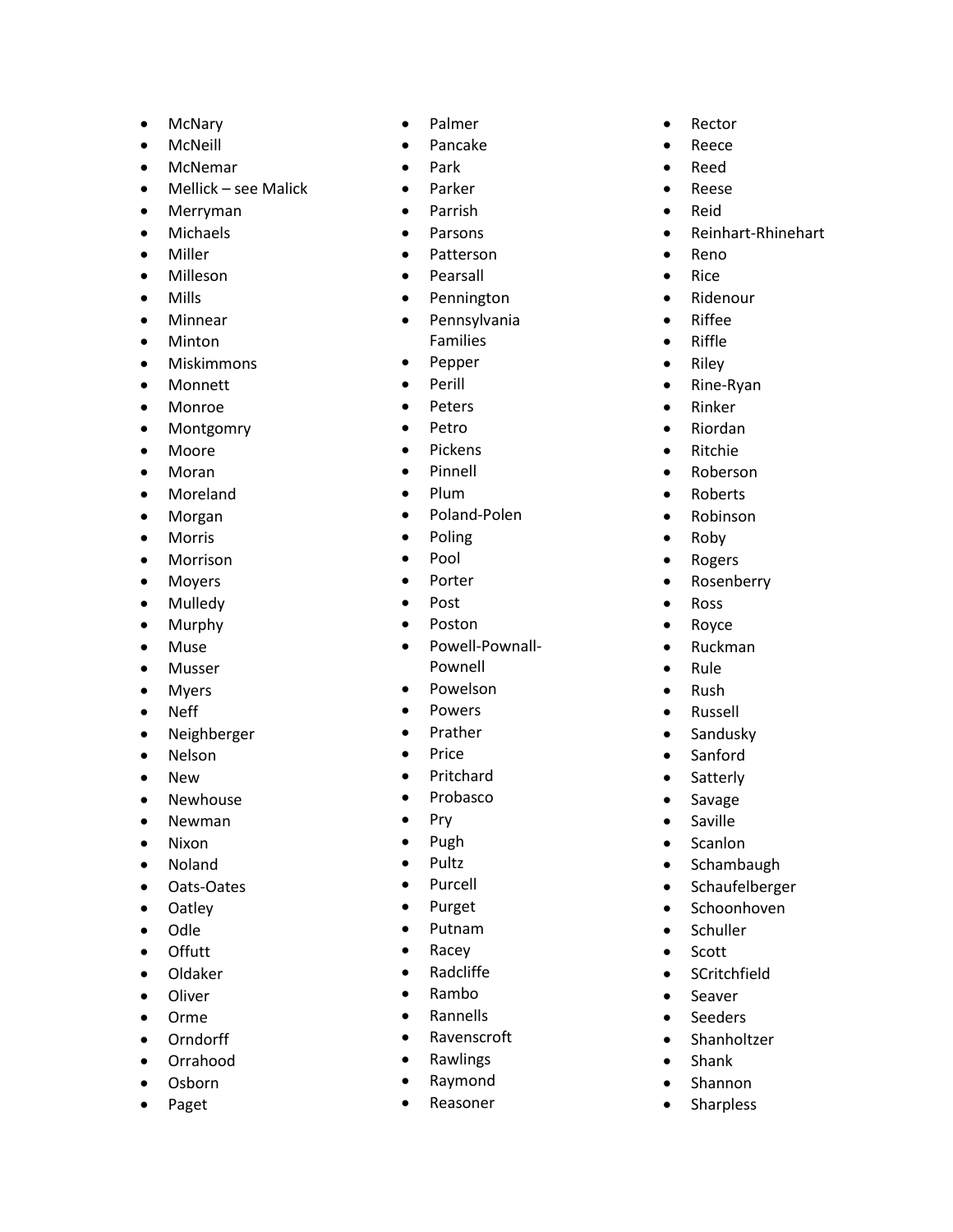- Shawen
- Shear
- Sherwood
- Shingleton-Singleton
- Shoemaker
- Shook
- Shores
- Short
- Shouse
- Sibert
- Simmons
- Sims
- Sinclair
- Sine
- Sinks
- Sions
- Sirbaugh
- Six
- Slagle
- Slane
- Sleeth
- Sloan
- Slonaker
- Slye
- Smaltz
- Smith
- Smoot
- Smouse
- Snapp
- Snethen
- Southerly
- Spahr-Spohr-Sphar
- Spaid
- Spencer
- Spicer
- Spring
- Staats
- Stafford
- Staggs
- Starnes
- Starr
- Statton
- Steenberger
- Stewart
- Stickley
- Stimmel
- Stoker
- Stout
- Straley
- Streets
- Streits
- Stuckey
- Stump
- Stutzman
- Sulser
- Swisher
- Taggart
- Taylor
- Tevalt
- Thixton
- Thomas
- Thompson
- Thompson from Ireland
- Thrasher
- Troop
- Timbrook
- Totten
- Townsend
- Trowbridge
- Tusing
- Umstot
- Urton
- Valentine
- Van Fleet
- Van Meter
- Van Pelt
- Vance
- Vandiver
- Vanorsdale
- Waddle
- Wagoner
- Walker
- Wallace
- Wamsley
- Ward
- Warfield
- Washington
- Watkins
- Watson
- Weeks
- Weese
- Welch
- Welton
- Westfall
- Whisner
- Whitacre
- Whitehead
- White-Sheetz

• Williamson • Willison • Wilson • Wirgman • Wise • Wodrow • Wolfe • Wolford • Wolverton • Woodfin • Worden • Worstell • Wright • Yates • Young • Zane

- Wiggins
- Williams